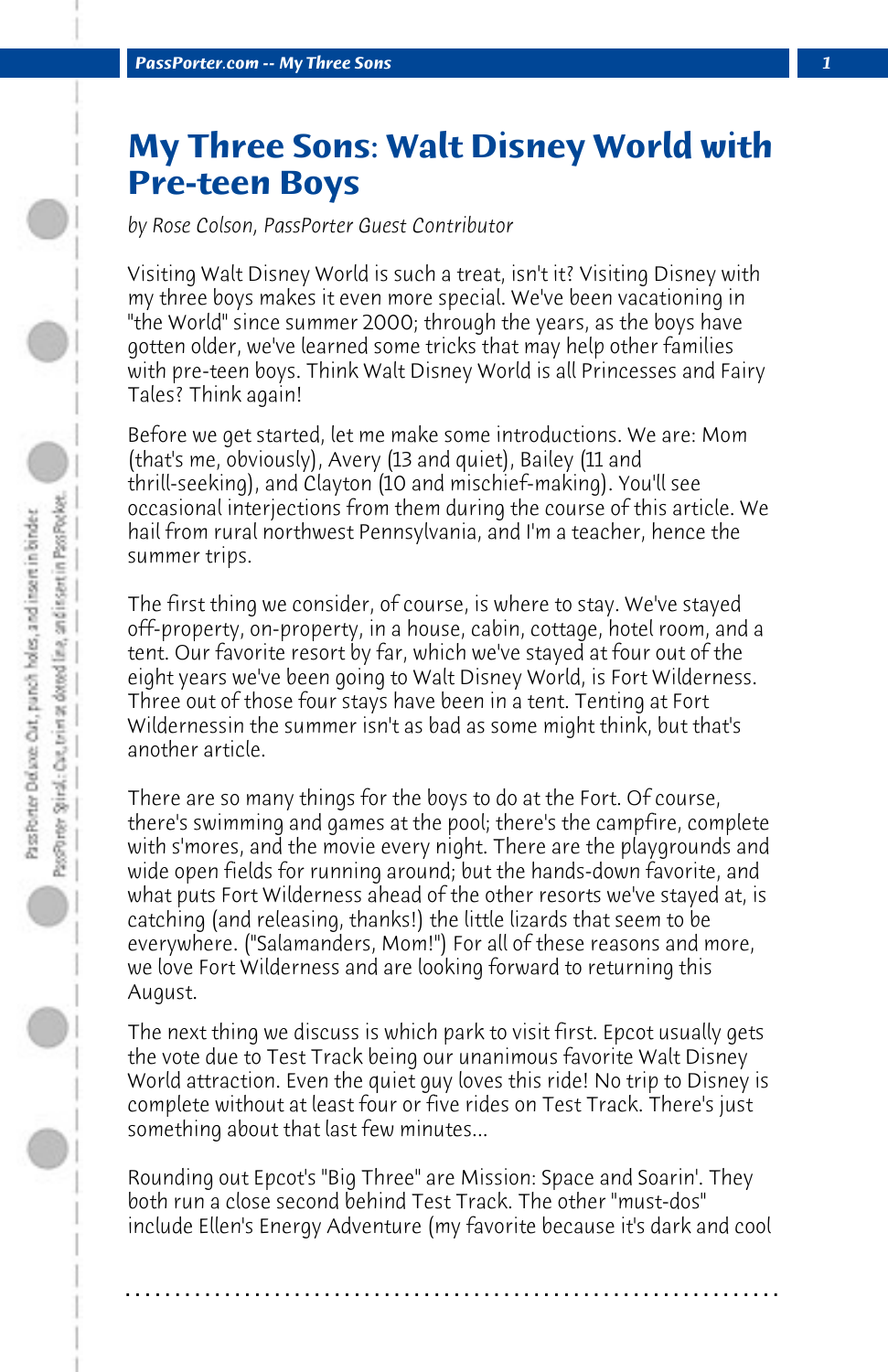inside), Spaceship Earth, Living with the Land, and The Seas with Nemo & Friends. This year we're also excited about riding the new "Gran Fiesta Tour Starring the Three Caballeros!" in Mexico.

The next park is usually the Magic Kingdom and its "Big Three" are Space, Splash, and Big Thunder Mountains. The darkness of Space Mountain, the last drop of Splash Mountain, and the craziness of Big Thunder Mountain make all three of these the highest priority for us. Pirates of the Caribbean is right up there (I can't tell you how many times they've seen the movies), as is The Jungle Cruise. In Fantasyland there isn't much to hold the boys' attention except Mickey's PhilharMagic. That has become our favorite 3-D movie in "the World."

After Epcot and Magic Kingdom, it's the Disney-MGM Studios. There, the "Big Three" for us are Tower of Terror, Rock 'N' Roller Coaster, and Star Tours -- always in the last row for an extra-wild ride. The boys are divided over their favorite shows at Disney-MGM. It's Indiana Jones for one of them and Lights, Motors, Action! for the other two (although we all HATED waiting in the blazing hot sun to get into the stadium). Finally, we take the Backlot Tour for Catastrophe Canyon, and the Great Movie Ride for all of the awesome movie scenes. ("And the gangster, Mom!")

The last major park is Animal Kingdom. It's "Big Three" are Expedition Everest, Kali River Rapids, and Kilimanjaro Safaris. We rode Everest for the first time last summer and loved it. Be warned, though, that riding it more than two or three times in a row is not advised! The thrill of getting a good soaking on Kali keeps the boys wanting more, and the excitement of seeing so many different animals on Safari makes us want to ride again and again.

The favorite show at Animal Kingdom is Festival of the Lion King, followed by It's Tough to be a Bug. And we always take the short train ride and hike to Rafiki's Planet Watch because the boys enjoy seeing some behind-the-scenes magic. ("And don't forget the sound booth, Mom!") At Rafiki's we never fail to pop into one of the Song of the Rainforest booths for a little sound thrill in the dark.

Okay, so that takes care of the four major parks. Their most important advice to other guys - always do the Big Three at each park!

Which leads us to the water parks. This is a bit more difficult for the boys to agree on because their tastes are so different. They like Typhoon Lagoon for this and Blizzard Beach for that, but we narrowed it down to just a couple of favorites for each park for the sake of my sanity and the length of the article.

**. . . . . . . . . . . . . . . . . . . . . . . . . . . . . . . . . . . . . . . . . . . . . . . . . . . . . . . . . . . . . . . . . .**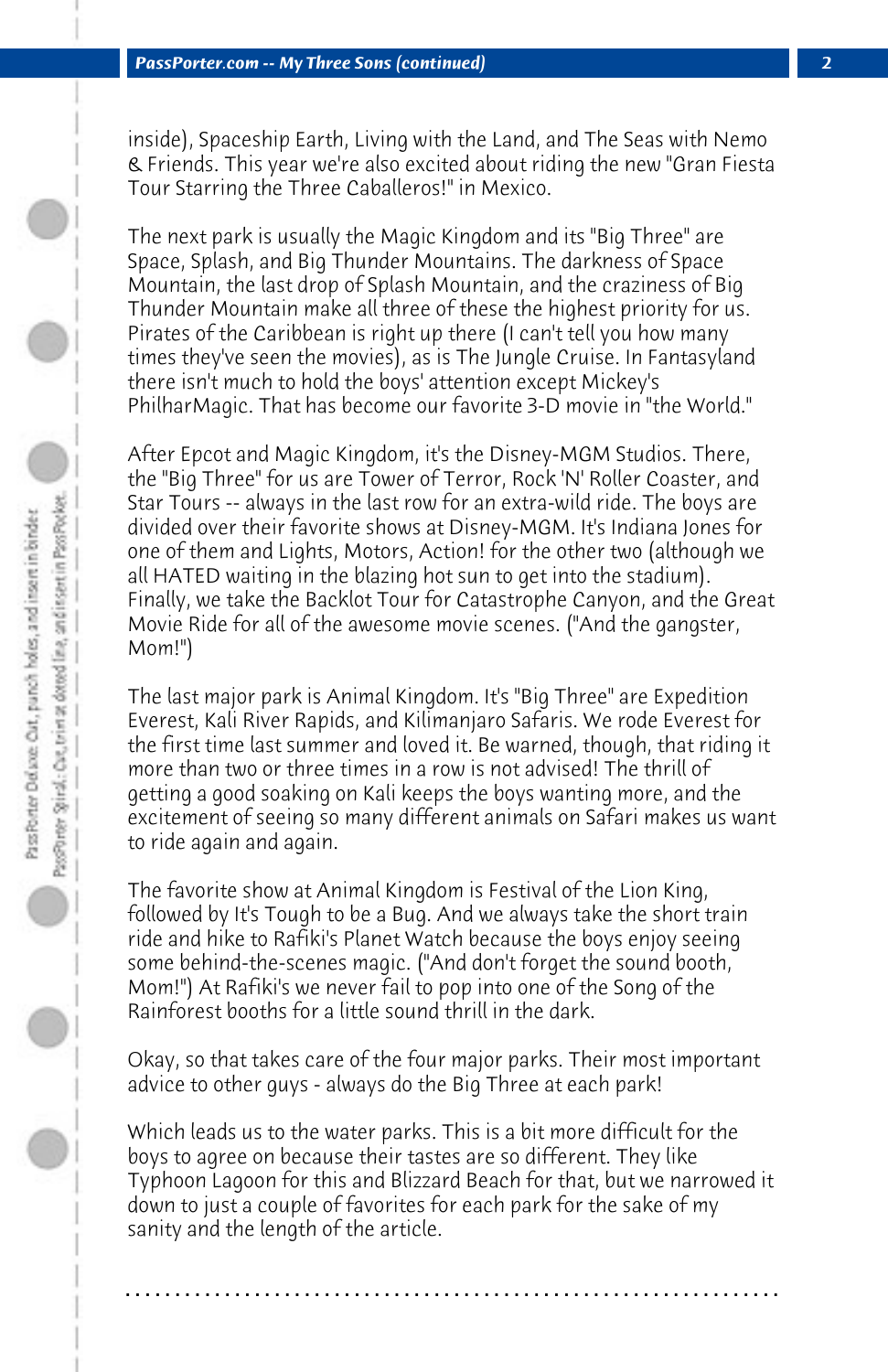*PassPorter.com -- My Three Sons (continued) 3*

At Typhoon Lagoon, the boys are all agreed on the wave pool being the best part, but Crush-n-Gusher was awesome, too. The two younger guys are a bit more adventurous than the oldest, so they rode it over and over during the Extra Magic Hour one morning last summer. Shark Reef is very exciting, albeit a tad cold, and the lazy river is fun for playing around in.

The favorite attraction at Blizzard Beach is the Toboggan Racers. The youngest guy likes it best because some lifeguard always takes pity on him and shoves him off well ahead of the rest of us. I still win, though! ("Because you're bigger than me, Mom!") Teamboat Springs is a hoot because we all get to experience it together and we spin around like a top. The boys enjoy the Ski Patrol Training area, too, although they get restless there pretty quickly, preferring the bigger, more exciting slides.

The last thing to take into consideration, for me, is where to eat so that I can afford to feed these boys for two weeks at Walt Disney World. It's almost always counter service, except for one character meal, which is usually Chef Mickey's at the Contemporary. We eat breakfast at the campsite or on the way to the park. In earlier years, I could get away with the boys sharing a meal and being satisfied. Not so now, my friends! Adolescence has kicked in and the appetite with it. Sometimes [even an adult meal - burger, fries, and water- doesn't always fill the boys](http://www.passporter.com/articles/my-three-sons-walt-disney-world-with-pre-teen-boys.php) [up](http://www.passporter.com/articles/my-three-sons-walt-disney-world-with-pre-teen-boys.php) so I'm coughing out extra cash for another burger or two. I also make sure the boys eat something besides burgers or chicken, so the occasional salad gets added to the rotation, much to their dismay.

I think that covers the basics. There is so much to do and see in the World, and it always changes. Walt Disney World is, without a doubt, our most favorite place to vacation, and with the three boys, there's never a trip that's not exciting for all of us.

*About The Author: Rose is a teacher and the mother of three sons. They are looking forward to their next Walt Disney World vacation this summer.*

*Article last updated: 5/10/2007*

*View the latest version online at: http://www.passporter.com/articles/my-three-sons-walt-disney-world-with-pre-teen-boys.ht ml*

*Copyright by Rose Colson. All rights reserved under International and Pan-American Copyright Conventions. No part of this publication may be stored in a retrieval system or transmitted in any form by any means electronic, mechanical, photocopying, recording, scanning, or*

**. . . . . . . . . . . . . . . . . . . . . . . . . . . . . . . . . . . . . . . . . . . . . . . . . . . . . . . . . . . . . . . . . .**